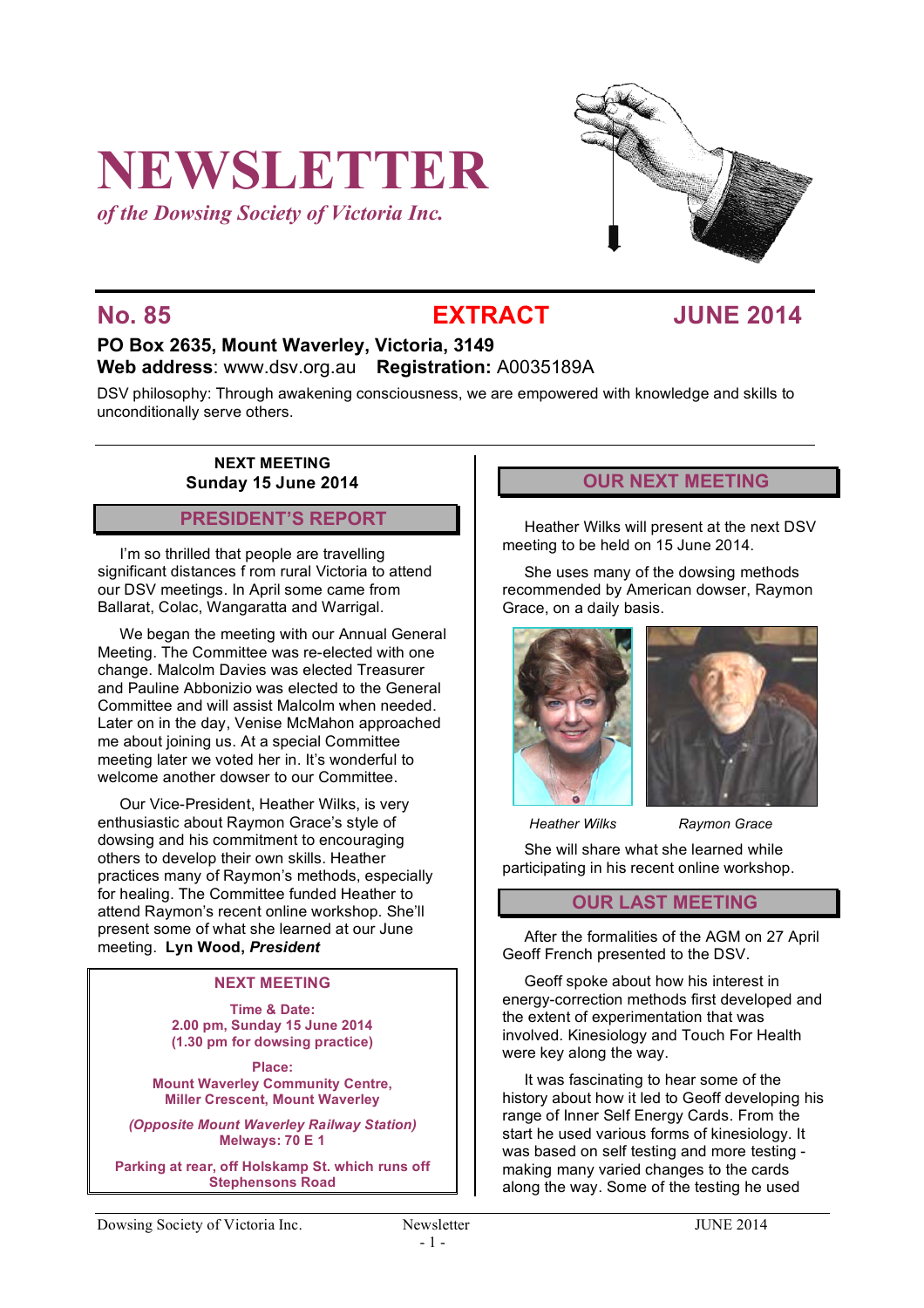was familiar to us because it was similar to what's often used with dowsing.

Geoff kindly handed out a generous supply of one of his business-card sized Energy Cards for everyone to use. With a card in hand, we all had the opportunity to try this energy tool for ourselves which proved to be instructive as well as fun.

Geoff provided one of his full-colour Master Energy Cards as the raffle prize, which was enthusiastically received by one delighted DSV member who regularly attends our meetings.

For more information, contact Geoff French:

*innerselfenergy@gmail.com http://www.innerselfenergy.com/*



#### **HERBS FOR HORSES IN SPAIN**

*By Anne Lodygowski, reprinted from Dowsing Today March 2006*

Dowsing with animals, especially horses is, for me, a fascinating occupation which gives me great pleasure and many challenges.

When I work with an animal I prefer not to know anything about it except age, colour and sex. I can then work with a clean slate and not be influenced in any way, getting it "straight from the horse's mouth"!

#### **MARCH FIELD TRIP**

A dozen dowsers attended the DSV field trip to Sugarloaf Reservoir Park on a beautiful March day*.* The dam supplies water to the northern, western and central suburbs of Melbourne.

They enjoyed a picnic then went to dowse for underground streams and damaging energy.



- · Property Dowsing
- · Super Concentrates household products

Many thanks to DSV Committee Member and Sound Engineer, Tony Hill, for these memorable photographs taken during the field trip !!



 *Happy and intently dowsing for improvements*



 *Kangaroos taking a keen interest*



*Malcolm Davies & Lyn Wood leading the way*

# **SELF-ACCEPTANCE IS THE KEY TO HAPPINESS**

*Edited extract of an article from Science Daily.*

Happiness is more than just a feeling. It is something we can all practise on a daily basis. But people are better at some happy habits than others. In fact, the one habit that corresponds most closely with us being